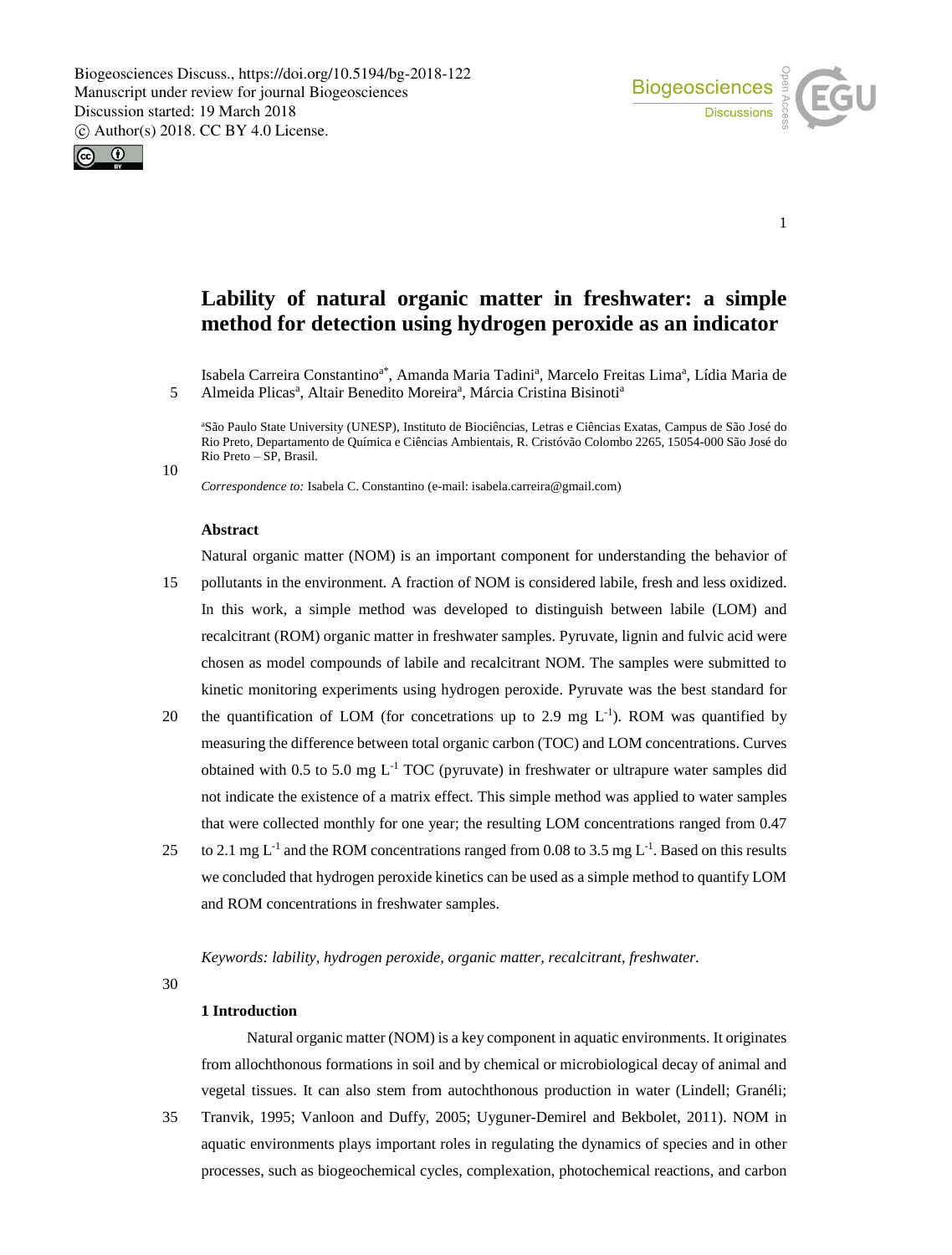



2

cycling (McKnight, et al. 1985; Melo et al. 2012; Nebbioso and Picollo 2013; Thurman et al. 1982; White; Vaughan; Zeep, 2003; Westhorpe; Mitrovic, 2012).

40 The chemical composition of NOM in aquatic environments is complex and variable, due to different sources of precursor material and the biogeochemical processes involved. The content of non-humic entities is represented by low-molecular weight organic compounds, such as fatty acids, amino acids and aldehydes (Lindell; Granéli; Tranvik, 1995; Paul et al, 2004; Catalán et al, 2013; Xiao et al, 2013). According to some studies, nearly 80% of NOM is

- 45 composed of recalcitrant fractions and humic substances (HS) (Leenheer; Croué, 2003; Uyguner-Demirel; Bekbolet, 2011). This NOM fraction is environmentally significant and is known to be important for several environmental reactions and for the behavior of other chemical species. HS are considered recalcitrant compounds, if their resistance to chemical and microbiological degradation is taken into consideration, and they are formed by heterogeneous
- 50 mixing of organic aggregates.

Photochemical reactions play a major role in the decay of natural organic compounds and the production of reactive species. These reactions are essential to the balance of ecological systems and carbon cycling, where dissolved organic carbon (DOC) is transformed into lowmolecular weight organic compounds; the resulting organic compounds become more 55 bioavailable or undergo mineralization, generating a more labile fraction of NOM (Moran; Zepp, 1997; Paul, et al. 2004). Solar radiation in the presence of dissolved oxygen acts on the chromophoric dissolved organic matter (CDOM), producing reactive oxygen species as hydroxyl, peroxyl, hydroperoxyl groups and hydrogen peroxide; these species are important for the subsequent oxidation reactions of NOM and other compounds (O'Sullivan, et al. 2005; Paul,

60 et al. 2012).

Some authors have differentiated aquatic NOM by lability or recalcitrance (Leenheer; Croué, 2003; Filella, 2009; Lindell; Granéli; Tranvik, 1995; Miller et al., 1997; Sleighter et al., 2014; Uyguner-Demirel; Bekbolet, 2011). Labile organic matter (LOM) is defined as a fraction of NOM that is more biodegradable. This bioavailable fraction is formed by autochthonous

65 production or by the photodegradation of organic compounds. Recalcitrant organic matter (ROM) is derived from allochthonous formations; it is less reactive to microbiological degradation in aquatic systems because it has already been transformed in soil; Thus, photochemical reactions are important for the transformation of NOM (Filella 2009; Dolgonosov and Gubernatorova 2010).

70 Hydrogen peroxide originating from aquatic environments, contributes to redox reactions and affects the dynamics of other chemical species, such as the oxidation of organic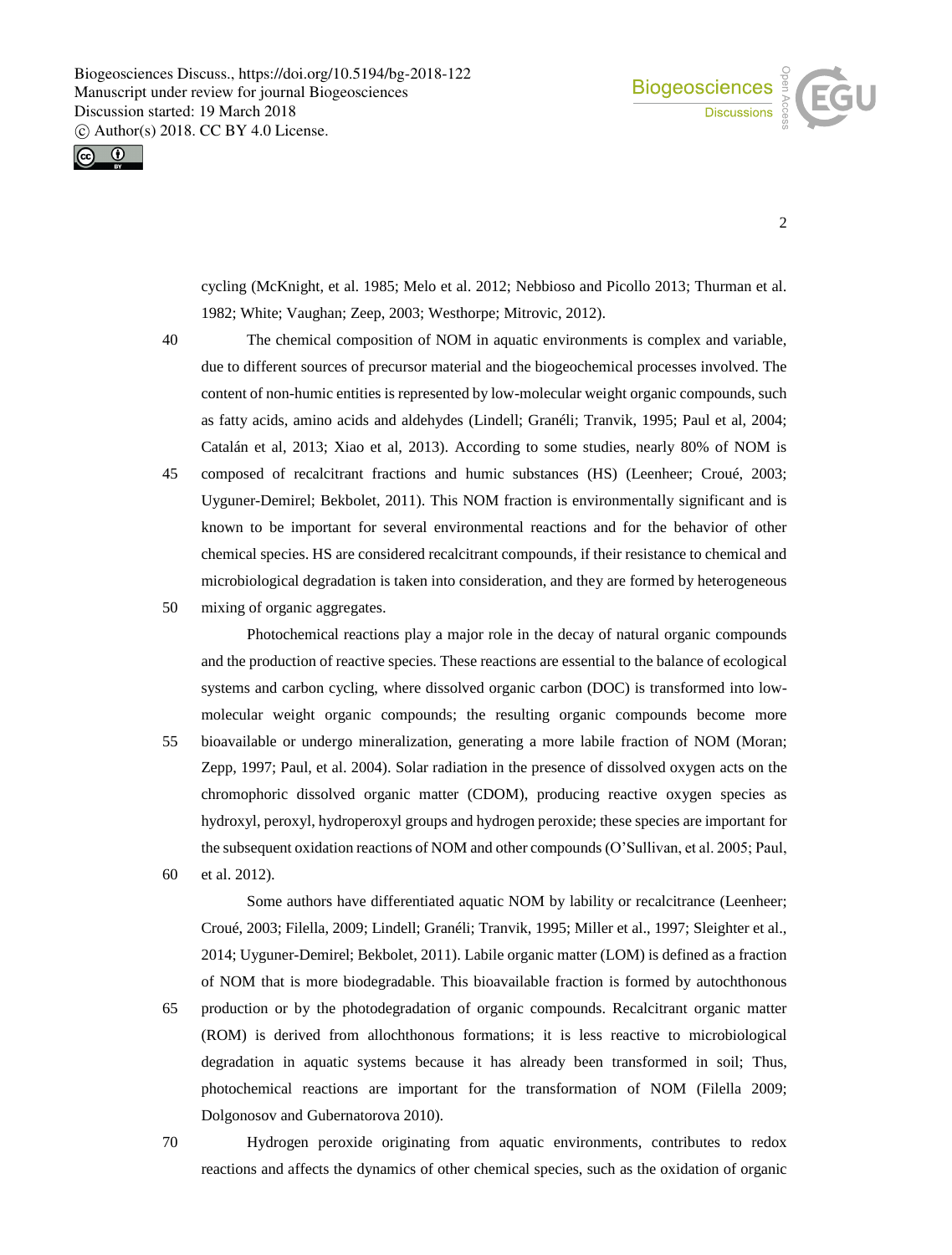



3

compounds (Cooper, et al 1988; Zepp; Faust; Hoigné 1992; Burns et al 2012). This behavior is mainly due to the formation of hydroxyl radicals (HO') through water photolysis, also known as the photo-Fenton reaction; these hydroxyl radicals are generated through the reaction of solar

75 radiation and ion Fe (II). Thus, hydrogen peroxide is a significant component in NOM degradation in aquatic system (Zepp; Gao 1998; Paul et al. 2012).

In an aquatic environment, NOM contents can be centrally identified through total organic carbon (TOC) analysis. This method is important, but cannot determine which fraction of the LOM is responsible for the main reactions in the aquatic environment. Currently, organic

80 composition characterizations of NOM are obtained with advanced analytical techniques such as <sup>13</sup>C NMR and pyrolysis-GC-MS (Leenheer; Croué, 2003; Nebiosso; Piccolo, 2013). These analyses provide close estimates of NOM molecular composition, but are expensive, time intensive and require sophisticated equipment.

In this study, we hypothesize that LOM is fresh and reactive NOM that has recently 85 been introduced to aquatic environments and that hydrogen peroxide photogenerated in aquatic systems can facilitate reactions that oxidize some parts of NOM, transforming them into NOM oxidizing. Some authors have applied this approach to LOM in aquatic systems, where the environmental importance of LOM is associated with its scavenger capacity of other species, as hydrogen peroxide, influencing the redox conditions of the environment (Bisinoti, 2005;

90 Jardim et al., 2010). In this paper, the kinetics of hydrogen peroxide consumption were investigated as a method to distinguish between LOM and ROM.

## **2 Experimental Section**

## **2.1 Materials**

95 The reagents employed in this study were analytical reagents. Hydrogen peroxide 30 % (v/v) (Vetec), N,N-dyethyl-1,4-phenylenediamine sulfate (97 %), peroxidase (highly stabilized from horseradish, essentially salt-free, lyophilized powder, 200-300 units mg<sup>-1</sup> solid), dibasic potassium phosphate, monobasic potassium phosphate, lignin (alkali) and sodium pyruvate were purchased from Sigma-Aldrich. Standard fulvic acid from the Suwanne River was

100 purchased from the International Humic Substances Society (IHSS, USA). The solutions were prepared in ultrapure water (MilliQ).

### **2.2 Experimental design**

**2.2.1 Analytical determinations**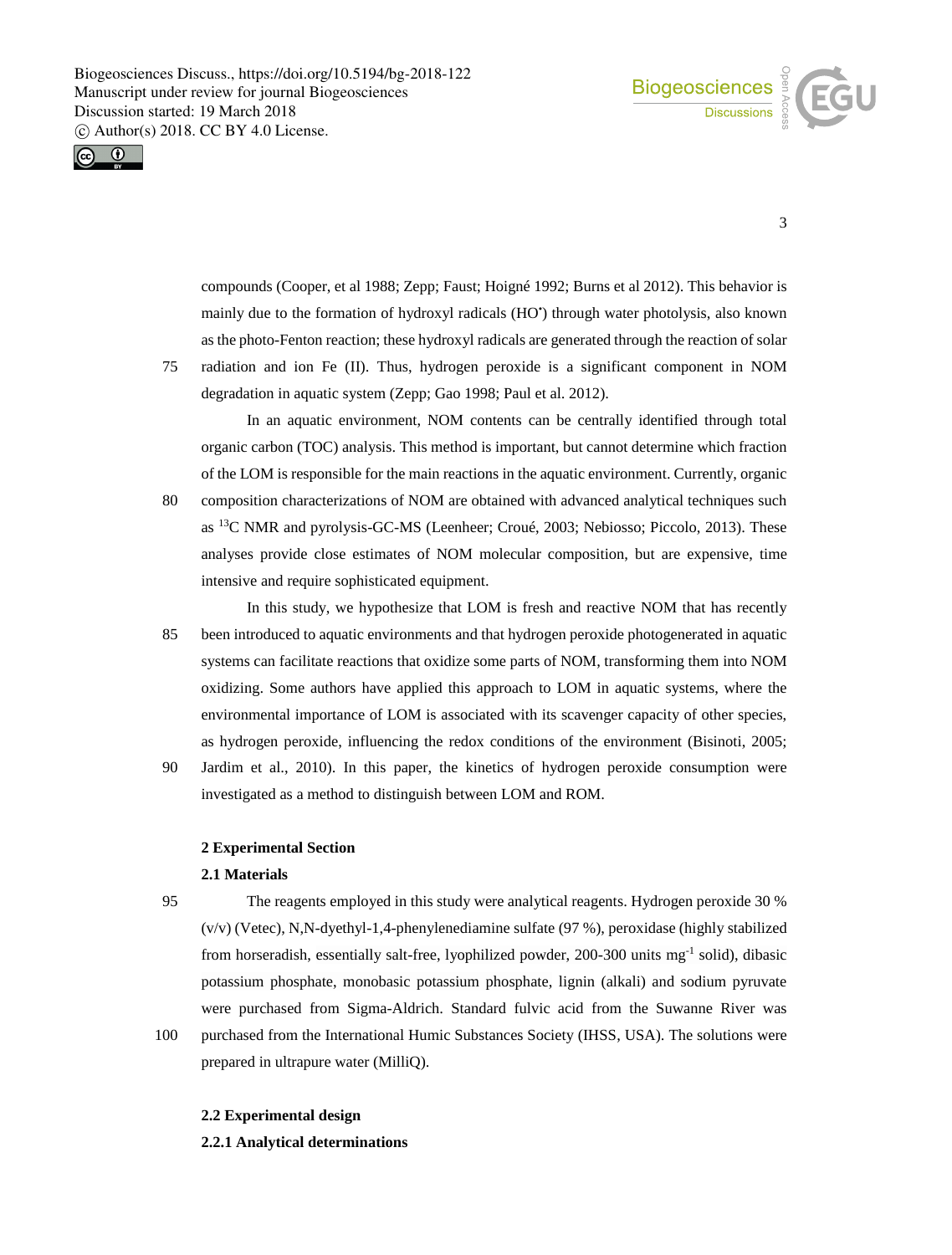



- 4
- 105 Hydrogen peroxide quantification was performed using the DPD (N,N-diethyl-1,4 phenylenediamine) spectrophotometric method (Bader et al. 1988). Absorbance measurements were made with a 100 mm path length cuvette at 551 nm using a 1600 UV-Visible Spectrophotometer (Shimadzu, Japan). Total iron concentrations of the samples were quantified with the method 3500-Fe B method using a graphite furnace atomic absorption
- 110 spectrophotometer (GFAAS) with Zeeman background correction (Varian, model AA280Z, California, USA) (APHA, AWWA, WEF, 1998). The dissolved organic carbon (TOC) content was determined using a total organic carbon analyzer (Shimadzu TOC-VCSN).

## **2.2.2 Microcosms experiments**

115 We applied the kinetics of hydrogen peroxide consumption as an indicator of labile and recalcitrant OM in freshwater samples. Some organic compounds were chosen to represent models of LOM and ROM. To evaluate the effect of laboratory lighting, microcosm experiments were conducted in the presence and in the absence of light.

Fulvic acid, lignin, and sodium pyruvate were used as organic matter model compounds. 120 Each compound was employed at concentrations of 0.5, 1.0, 3.0 and 5.0 mg  $L^{-1}$  in total organic carbon (TOC). All experiments were conducted against a microcosm control, in the absence of model compounds.

The microcosm experiments were performed under constant stirring in jacketed glass reactors, and the temperature was kept constant at 19 °C. Each reactor was filled with 1.5 L of 125 ultrapure water and model compound solutions  $(0.5, 1.0, 3.0 \text{ and } 5.0 \text{ mg C L}^{-1})$ . The control experiment was filled only with ultrapure water. Then, hydrogen peroxide was added to each microcosm to obtain a final concentration of 7.1  $\mu$ mol L<sup>-1</sup>. During the experiments, pH was monitored and hydrogen peroxide was quantified at various time points, following Sect. 2.2.1 until it was completely consumed.

130

#### **2.2.3 Data treatment**

The measurements of hydrogen peroxide consumption were applied to kinetic models to determine the reaction orders and half-lives. Then, we used a standard equation to accurately determine LOM concentrations as a function of half-lives.

#### 135 *2.2.4 Assessment of hydrogen peroxide consumption kinetics in freshwater samples*

Considering the previously evaluated results, the best model compounds were determined to be fulvic acid and sodium pyruvate. The microcosm experiments were conducted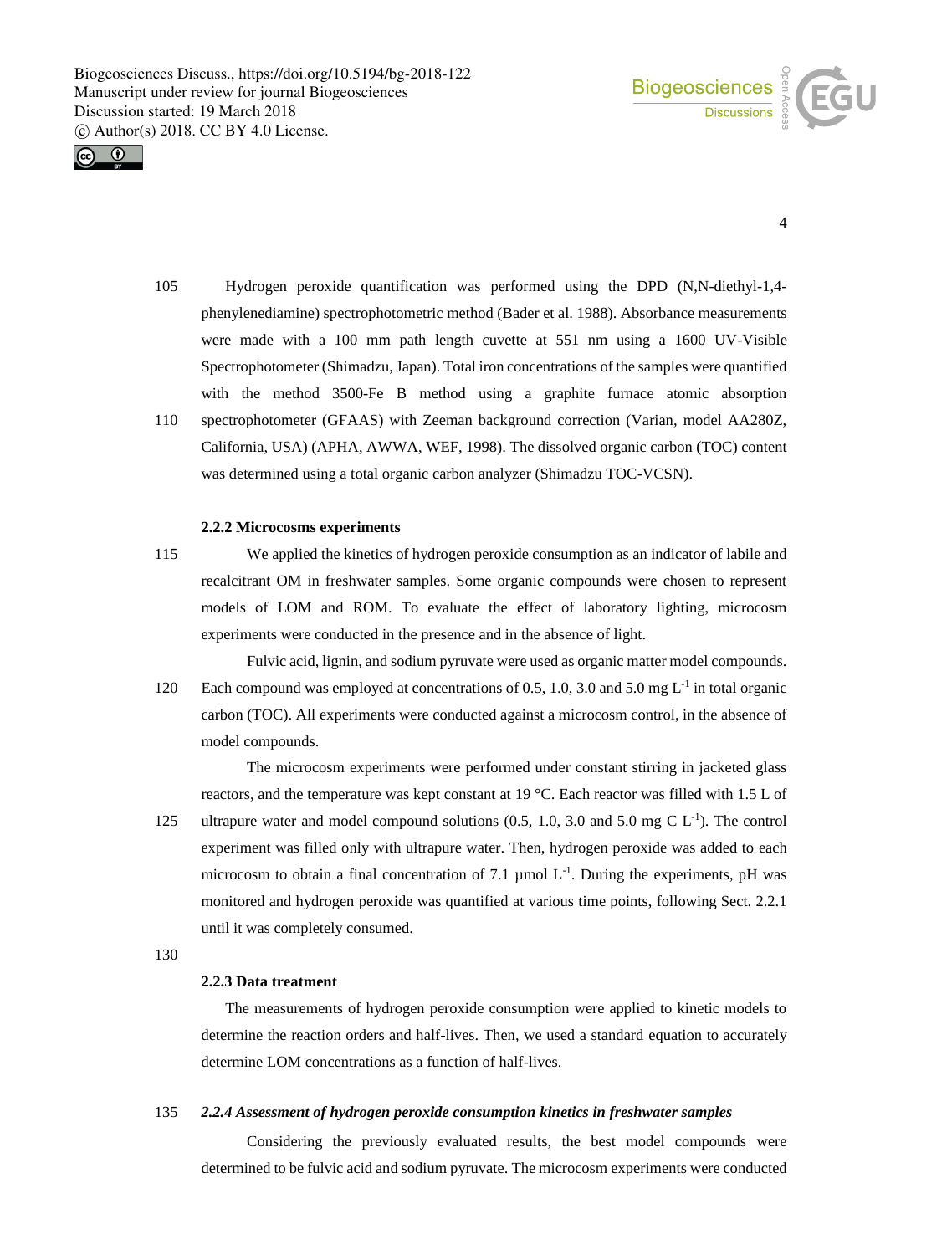



5

using freshwater samples collected from the Preto River (20° 48'40.94" S 49° 21'13.62" W). The Preto River is located in São José do Rio Preto city, São Paulo state, Brazil. Each

- 140 microcosm sample received 1.5 L freshwater and was spiked with 0.5 and 5.0 mg  $L^{-1}$  TOC of pyruvate and fulvic acid. The microcosm controls were filled with only freshwater and ultrapure water. Prior to being added to the control samples, the collected freshwater was filtered through a 1.2 µm glass fiber membrane, followed by filtration through a 0.45 µm cellulose acetate membrane. This procedure was employed to minimize microbiological degradation of the
- 145 NOM present in the samples. Hydrogen peroxide was added at the same concentrations of the previous experiments and was quantified following the procedure described in 2.2.1.

# *2.2.5 Quantification of labile and recalcitrant organic matter in freshwater and determining the effects of seasonality*

Water samples from the Preto River were collected monthly for one year. These 150 experiments were conducted following procedures similar to those previously described (item 2.2.4), with the exception of adding organic model compounds to the samples.

# *3 Results and Discussion*

# *3.1 Kinetics of hydrogen peroxide consumption in the presence of organic model compounds:*

155 *fulvic acid, lignin and sodium pyruvate*

Figures 1(a) and 1(b) show the consumption of hydrogen peroxide at different concentrations of fulvic acid and lignin. For microcosms spiked with these two organic model compounds, the kinetic behavior of hydrogen peroxide consumption was similar to the microcosm control and followed the zero order law; the consumption of hydrogen peroxide was

160 virtually non-existent until 1400 minutes after start of the kinetic experiment. Table 1 shows the disappearance rates and half-lives of hydrogen peroxide in the presence of all the organic model compounds tested. The control experiment was a zero order reaction and had a rate of 1.21 x  $10^{-4}$  mol min<sup>-1</sup> and half-life of 68.8 hours.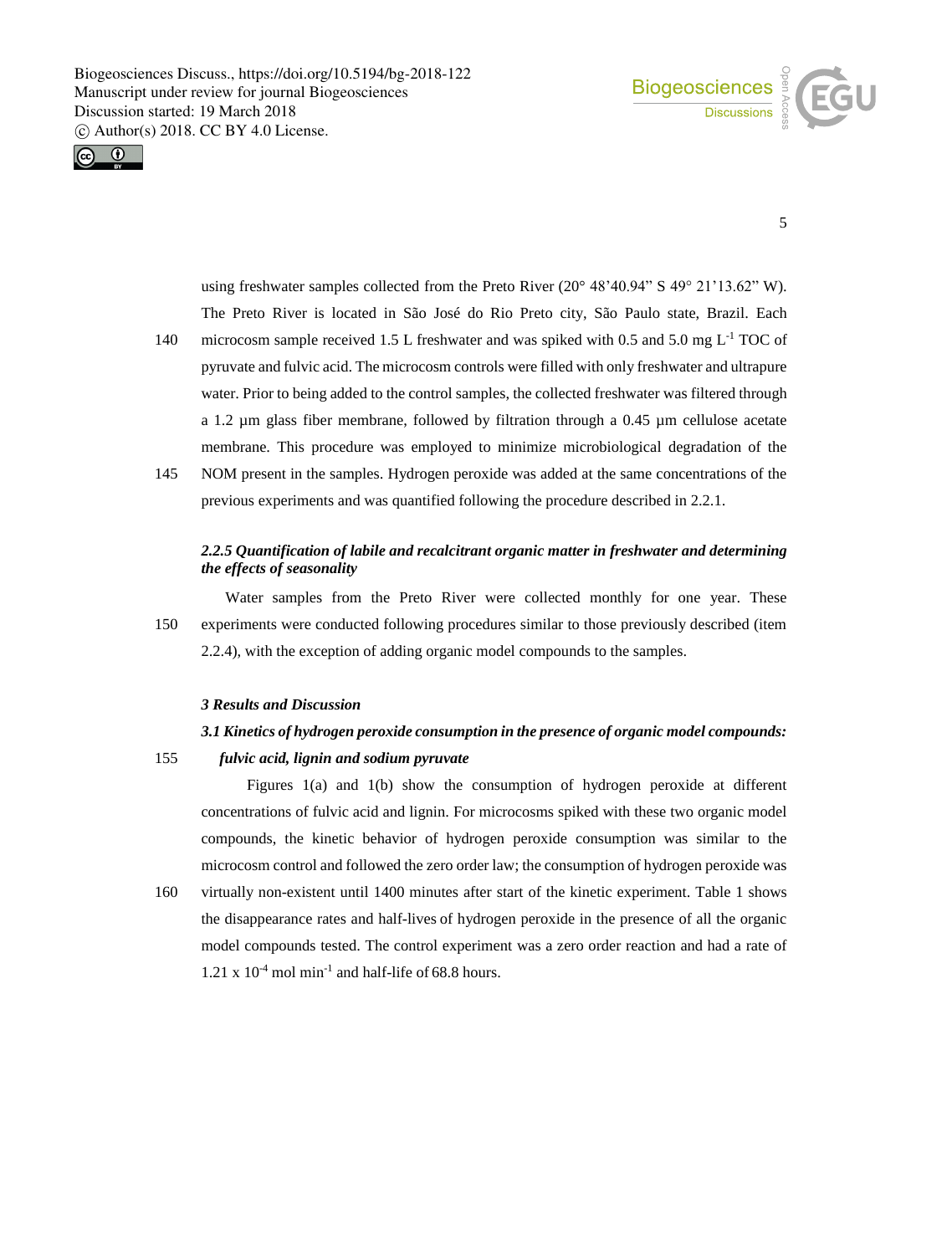

6





165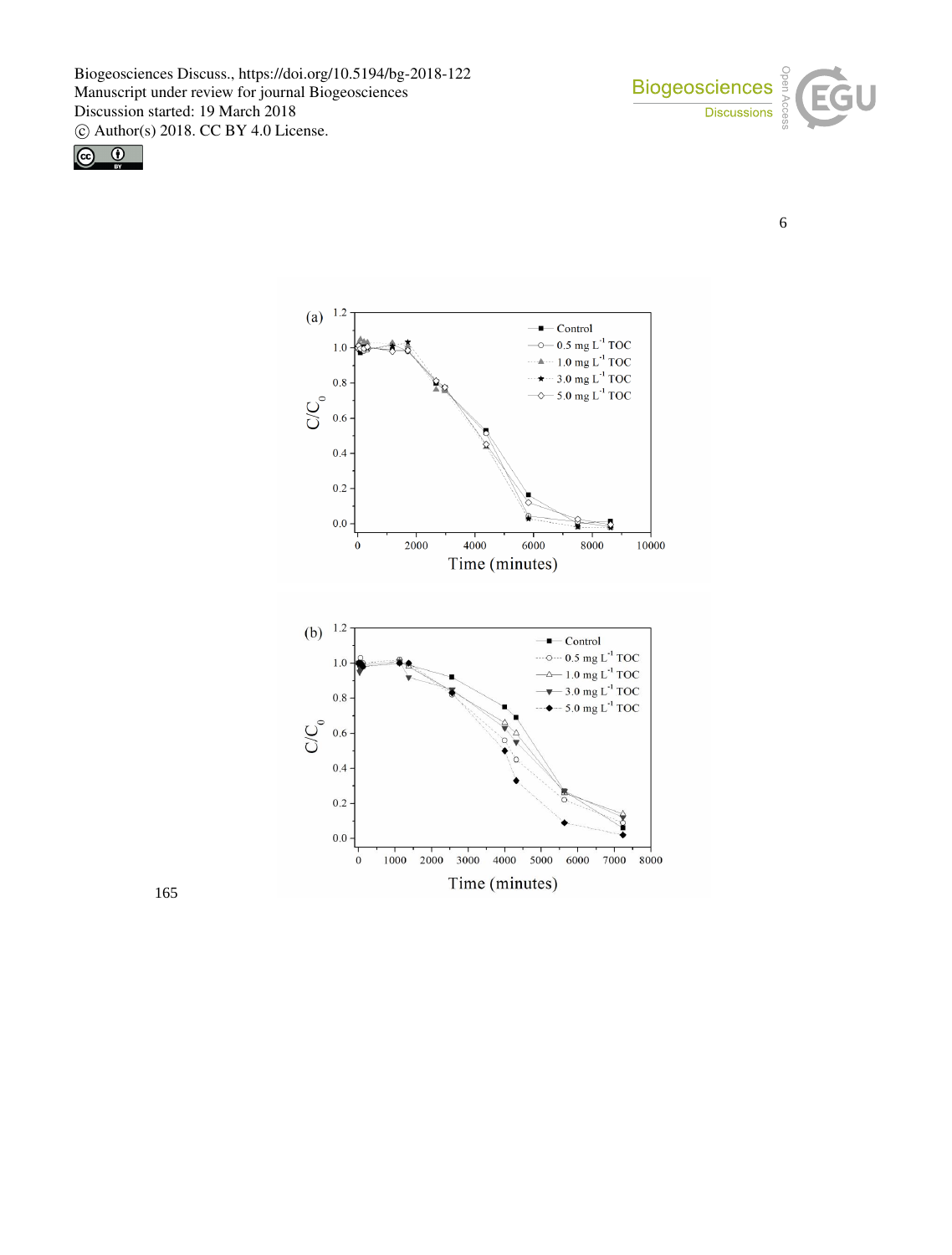

7





**Figure 1:** Kinetic monitoring of hydrogen peroxide  $(7.1 \mu \text{mol L}^{-1})$  in the presence of organic matter models  $(0.5, 1.0, 3.0, 5.0 \text{ mg } L^{-1}$  TOC and control): (a) fulvic acid; (b) lignin and (c) 170 pyruvate.

**Table 1:** Disappearance rate constants  $(k)$  of hydrogen peroxide (7.1 µmol  $L^{-1}$ ) and half-life  $(t_{1/2})$  in different concentrations (0.5, 1.0, 3.0 and 5.0 mg L<sup>-1</sup> TOC) of fulvic acid, lignin and pyruvate.

| <b>Microcosms</b> | <b>Fulvic acid</b>          |           | Lignin                         |           | <b>Pyruvate</b>      |           |
|-------------------|-----------------------------|-----------|--------------------------------|-----------|----------------------|-----------|
| $TOC (mg L-1)$    |                             | $t_{1/2}$ |                                | $t_{1/2}$ | k                    | $t_{1/2}$ |
|                   | $(\mu \text{mol min}^{-1})$ | (hours)   | $(\mu$ mol min <sup>-1</sup> ) | (hours)   | $(min^{-1})$         | (hours)   |
| <b>Control</b>    | $8.8 \times 10^{-4}$        | 69.2      | $7.98 \times 10^{-4}$          | 75.3      | $9.3 \times 10^{-5}$ | 89.2      |
| 0.5               | $8.5 \times 10^{-4}$        | 69.5      | $8.58 \times 10^{-4}$          | 68.1      | $5.3 \times 10^{-4}$ | 21.6      |
| 1.0               | $9.4 \times 10^{-4}$        | 64.9      | $7.75 \times 10^{-4}$          | 73.9      | $9.7 \times 10^{-4}$ | 11.9      |
| 3.0               | $10.9 \times 10^{-4}$       | 59.2      | $7.74 \times 10^{-4}$          | 71.7      | $2.2 \times 10^{-3}$ | 5.4       |
| 5.0               | $10.4 \times 10^{-4}$       | 59.6      | $8.79 \times 10^{-4}$          | 59.7      | $3.7 \times 10^{-3}$ | 3.1       |

175  $\overline{\text{values}}$  for triplicate experiments (CV < 14%)

The rates of hydrogen peroxide consumption in the presence of fulvic acid or lignin ranged from 8.6 to 10.9 x  $10^{-4}$  and 7.7 to 8.7  $\mu$  mol min<sup>-1</sup>, respectively (Table 1).

Different kinetic behavior was observed in the microcosms spiked with pyruvate (Fig. 180 1(c)). For this organic model compound, the kinetic profiles were different to what was observed for the control microcosm and showed that hydrogen peroxide consumption was influenced by the presence of pyruvate. This suggested that pyruvate was oxidizing and hydrogen peroxide was reducing, supporting the hypothesis of this work and confirming that LOM can be oxidized by hydrogen peroxide. In this experiment, hydrogen peroxide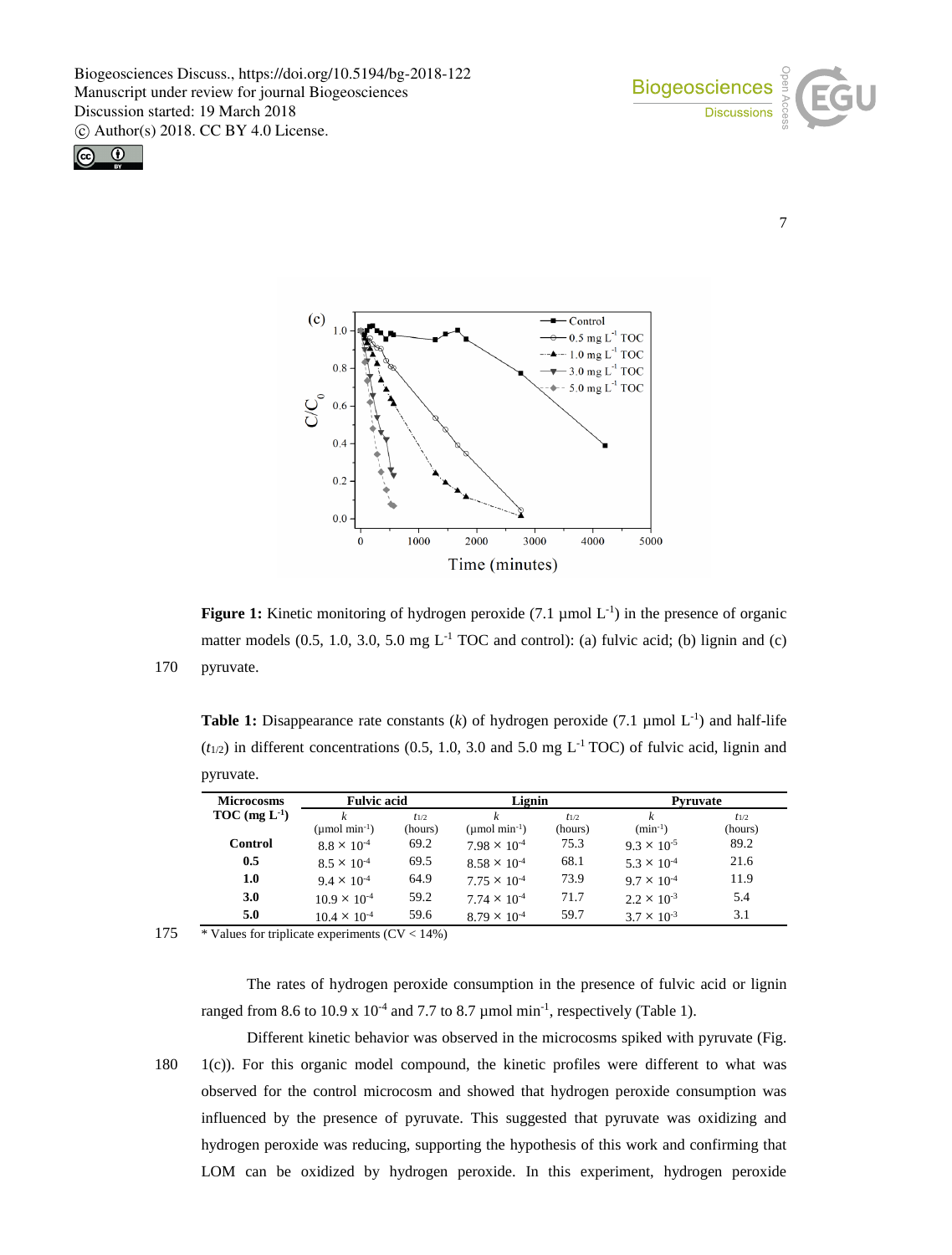



8

185 consumption rates were faster, regardless of how much pyruvate was added to the microcosms. Rates ranged from  $2.2 \times 10^{-3}$  to  $9.7 \times 10^{-4}$  min<sup>-1</sup>, and the kinetics of hydrogen peroxide consumption in presence of pyruvate were first order (Table 1).

In the presence of pyruvate at concentrations of 0.5, 1.0, 3.0 and 5.0 mg  $L^{-1}$  of TOC, half-lives diminished by 75.8, 86.7, 93.9 and 96.5%, respectively, compared to the control

190 microcosms. Thus, we concluded that pyruvate was a suitable model compound for LOM, according to the kinetics of hydrogen peroxide consumption.

Our goal was to propose a method to quantify LOM in freshwater systems, based on half-lives of hydrogen peroxide, obtained in the experiment with pyruvate (see Table 1). To this end, we associated all the half-lives with their respective labile organic carbon concentrations,

195 which made it possible to develop a model equation that allowed us to calculate LOM concentrations. The same direct relation could not be made for ROM compounds because the half-lives of hydrogen peroxide in the microcosms carried out with fulvic acid and lignin were not distinguishable from the control microcosm and did not vary with the concentration ranges used for the model compounds.

200 We tested the pyruvate model mathematically to generate an analytical curve with a range of 0.25; 0.50; 1.0; 2.0; 3.0; 4.0 and 5.0 mg  $L^{-1}$  TOC of pyruvate versus the half-lives of hydrogen peroxide consumption obtained in item 3.1 (Fig. 2).



205 **Figure 2:** Hydrogen peroxide half-life versus LOM concentrations.

The equation model (Eq. 1) was the best fit for this objective (97% regression).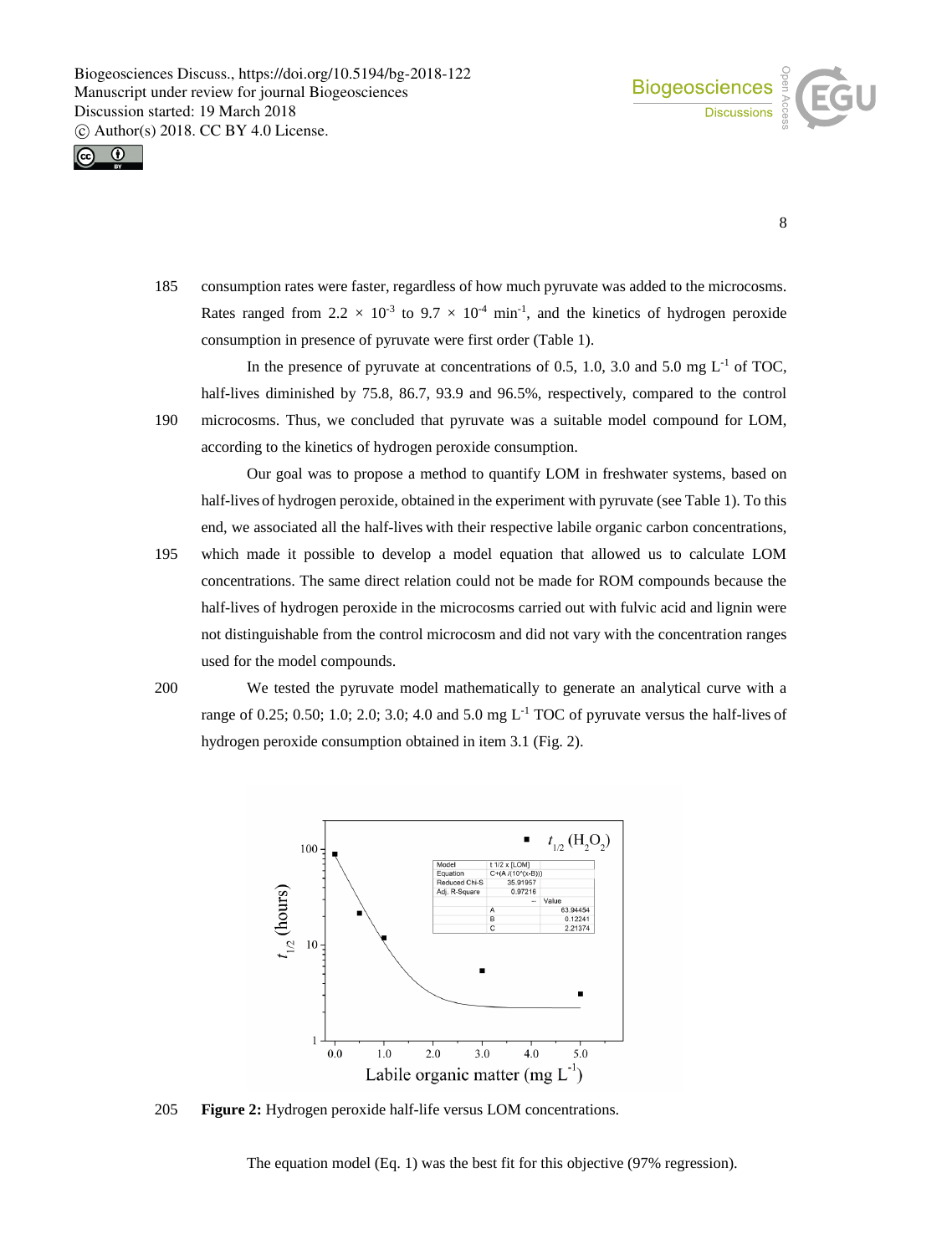



9

$$
t_{1/2} = C + \left(\frac{A}{10^{([LOM]-B)}}\right) \tag{1}
$$

210

Equation 1 was able to relate half-lives (hours) as a function of LOM (mg  $L^{-1}$ ). The constants A and B are dependent on each other and are associated with curve inflection and the rate of hydrogen peroxide consumption. A and B were determined to be 63.9 and 0.12, respectively (Fig. 2). The constant C represents the minimum half-life value (2.2) at which 215 LOM concentration is influenced by hydrogen peroxide consumption. Quantification of LOM was necessary to determine the kinetics of hydrogen peroxide consumption in freshwater samples, following the procedures described in section 2.2.4, and to apply the half-lives obtained in Eq. 2.

$$
220 \quad [LOM] = \log \left( \frac{63.9}{t_{1/2} - 2.2} \right) + 0.12 \tag{2}
$$

For this method, the quantification of LOM was suitable to  $78.2 \leq \text{half-life} > 2.2$  hours. In terms of LOM concentration, the equation was applicable to LOM concentrations of up to  $2.9 \text{ mg L}^{-1}$ .

225 ROM quantities were determined by applying the difference between TOC and LOM concentrations (Eq. 3).

$$
ROM = TOC - LOM \tag{3}
$$

# 230 **3.2 Matrix effect assessment: Application of kinetic of hydrogen peroxide consumption to determine lability in freshwater samples**

This experiment utilized freshwater samples from the Preto river and used the labile and recalcitrant organic matter model compounds (i.e., pyruvate and fulvic acid), following the previously obtained results. We assembled another experiment to evaluate the kinetics of 235 hydrogen peroxide consumption to distinguish and quantify the labile and recalcitrant fractions

of organic matter in the freshwater samples. The kinetic profile of hydrogen peroxide disappearance in the freshwater samples spiked with the addition of the model compounds, and the plot is shown in Fig. 3. For all microcosms from the freshwater samples, with or without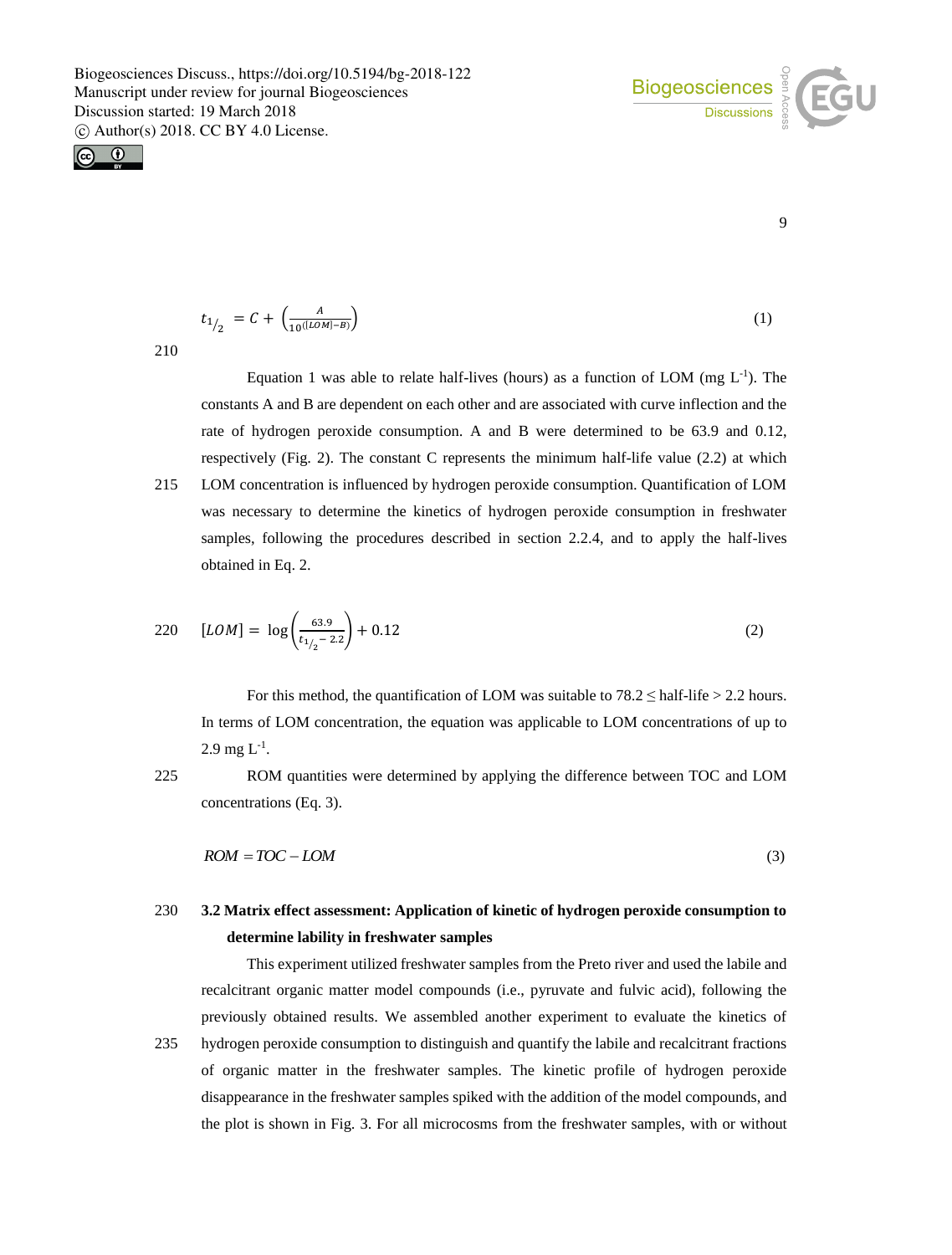



10

the addition of organic matter, the kinetics of consumption were faster and distinguishable from 240 the control microcosm with ultrapure water.

Different kinetic behaviors of hydrogen peroxide consumption were observed for the freshwater microcosms that were and were not filtered (see Fig. 3). The disappearance of hydrogen peroxide was faster for the sample that was not filtered. This behavior can be attributed to the microorganisms present in the freshwater samples or the particulate material.

245 Some authors assessed these biological effects on the disappearance of hydrogen peroxide in coastal and offshore water samples. The results showed that filtration removed particulate material (minerals, organic components, biota) from the water samples and slowed down the rate of hydrogen peroxide consumption; initial sample concentrations were maintained for 30 hours, followed by an increase in consumption rates (Pestane and Zika, 1997). These results are

250 in agreement with the zero order results obtained in this work.



Figure 3: Disappearance of hydrogen peroxide in freshwater samples (filtered and not filtered) spiked (0.5 and 5.0 mg  $L^{-1}$  TOC) with fulvic acid (FA) and pyruvate (Pyr).

255

The freshwater samples spiked with fulvic acid (0.5 and 5.0 mg  $L^{-1}$  TOC) had hydrogen peroxide consumption profiles very similar to microcosm experiments carried out only in freshwater, which had rates between  $3.1 \times 10^{-3}$  and  $2.7 \times 10^{-3}$  µmol min<sup>-1</sup> and half-lives of between 18.9 and 19.6 hours. The microcosm with only freshwater had a faster rate of  $3.8 \times 10^{-1}$  $260$  <sup>3</sup> µmol min<sup>-1</sup> and a half-life of 15.8 hours (Table 2). These results indicate that freshwater from the Preto River predominantly consists of ROM.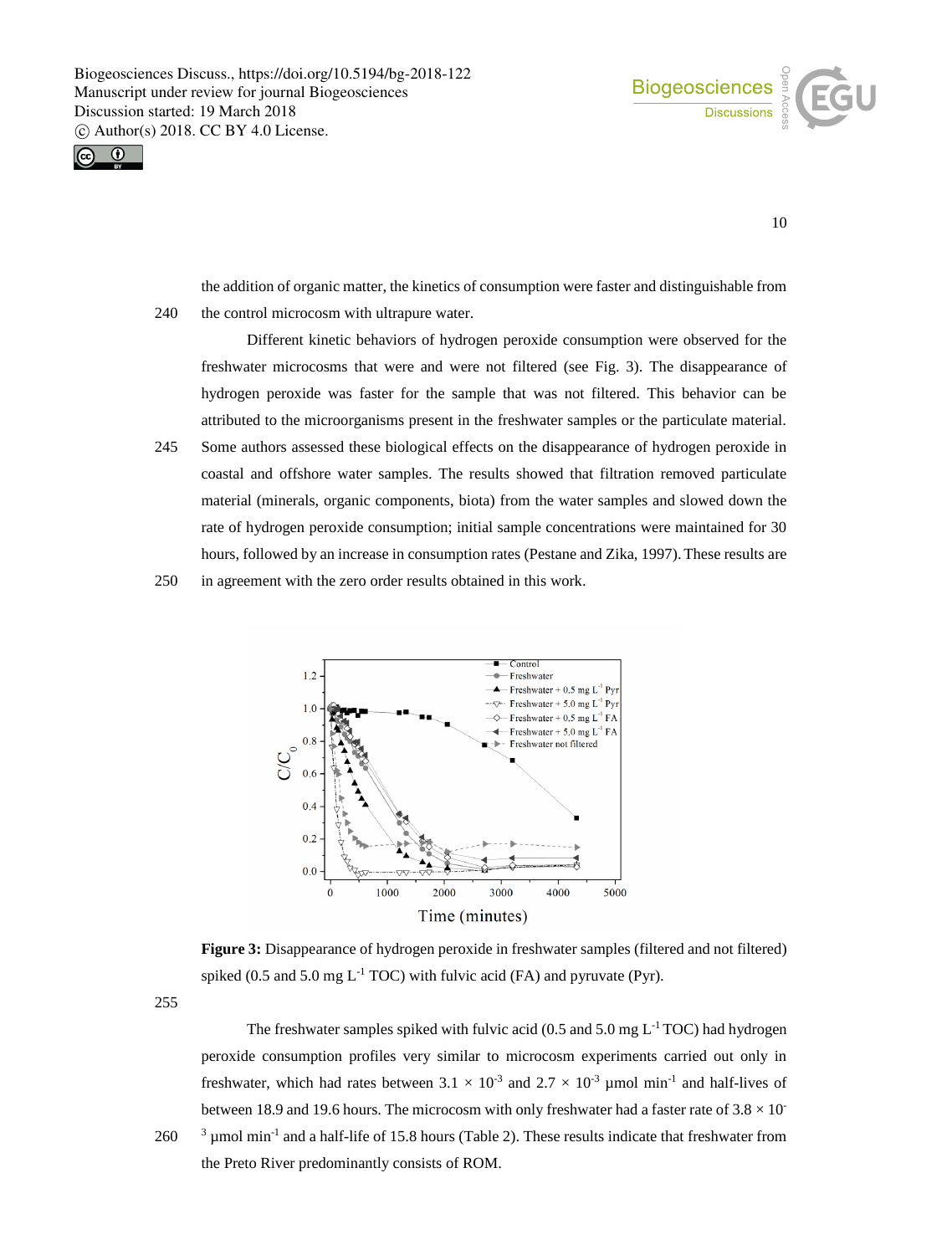



11

The microcosms with freshwater samples spiked with pyruvate  $(0.5 \text{ and } 5.0 \text{ mg } L^{-1})$ TOC) had rates and half-lives of  $1.46 \times 10^{-3}$  min<sup>-1</sup> and  $7.9$  hours and  $8.81 \times 10^{-3}$  min<sup>-1</sup> and 1.3 hours, respectively.

265

**Table 2:** Disappearance rate constants  $(k)$  of hydrogen peroxide  $(7.1 \text{ }\mu\text{mol L}^{-1})$  and half-life  $(t_{1/2})$  in freshwater samples without and spiked MO models 0.5 and 5.0 mg L<sup>-1</sup> TOC of fulvic acid and pyruvate**.**

| <b>Microcosms</b>                                     | $t_{1/2}$ (H <sub>2</sub> O <sub>2</sub> )<br>(hours) | <b>Reaction order</b> | $k_{\rm H2O2}$                                            |
|-------------------------------------------------------|-------------------------------------------------------|-----------------------|-----------------------------------------------------------|
| Freshwater Preto River                                | 15.8                                                  | Zero Order            | $3.8 \times 10^{-3}$ µmol <sup>-1</sup> min <sup>-1</sup> |
| Freshwater Preto River + $0.5 \text{ mg } L^{-1}$ Pyr | 7.9                                                   | 1 <sup>st</sup> Order | $1.5 \times 10^{-3}$ min <sup>-1</sup>                    |
| Freshwater Preto River $+ 5.0$ mg L <sup>-1</sup> Pyr | 1.3                                                   | 1 <sup>st</sup> Order | $8.8 \times 10^{-3}$ min <sup>-1</sup>                    |
| Freshwater Preto River $+ 0.5$ mg L <sup>-1</sup> FA  | 18.9                                                  | Zero Order            | $3.1 \times 10^{-3}$ µmol <sup>-1</sup> min <sup>-1</sup> |
| Freshwater Preto River $+ 5.0$ mg L <sup>-1</sup> FA  | 19.6                                                  | Zero Order            | $2.7 \times 10^{-3}$ umol <sup>-1</sup> min <sup>-1</sup> |
| Freshwater Preto River (not filtered)                 | 2.9                                                   | 1 <sup>st</sup> Order | $3.9 \times 10^{-3}$ min <sup>-1</sup>                    |

270 This highlights how the highest pyruvate concentrations resulted in the lowest half-life. In this experiment, increments of 0.5 to 5.0 mg  $L^{-1}$  TOC (pyruvate) in freshwater samples resulted in an 83.5 % decrease in the half-lives obtained (Table 2). This same behavior was obtained in the experiment with ultrapure water, and resulted in a decrease in half-life of 85.5 % (Table 1). These results allowed us to conclude that pyruvate could be used as model of LOM 275 in freshwater samples without disturbing matrix effects.

Iron concentrations were below 10.0  $\mu$ g L<sup>-1</sup> in all experiments that used ultrapure or freshwater samples.

# **3.3 Quantification of NOM labile and recalcitrant in freshwater sample: Approaches of** 280 **seasonality effects**

The kinetic study of hydrogen peroxide consumption in freshwater samples was carried out over 12 months to evaluate lability variations in aquatic NOM as a function of seasonality such as during rainy and dry periods. The hydrogen peroxide half-liveswere calculated monthly in the freshwater samples from the Preto River (see Fig. 4).

285 In the region of study, the hydrological cycle consists of two distinct periods. The rainy season spans from October to March, while dry season consists of the period between May and September. Sampling for the experiments was always performed at least three days after the last day of rain. The TOC average in the samples was 2.4 mg  $L^{-1}$  for the year. The results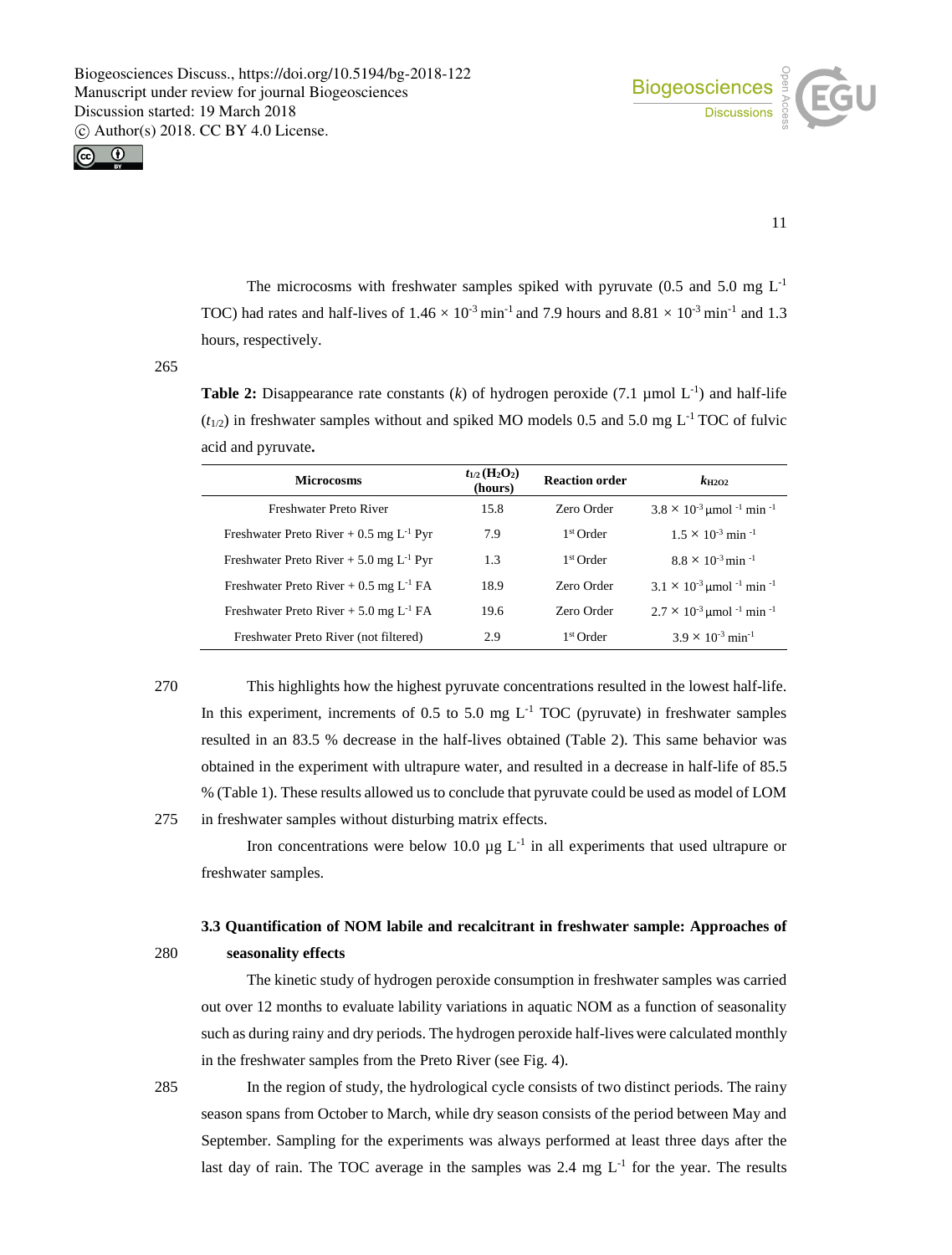



12

obtained in this experiment did not determine differences resulting from the presence or absence 290 of light ( $p \le 0.05$ ).



**Figure 4:** Effects of seasonality: Monthly accumulated rainfall and half-life of hydrogen peroxide in freshwater samples.

295

Figure 4 demonstrates how the rainy season generated samples with lower half-lives than those of the dry season. From October (2011) to March (2012), there was a period of higher rainfall where the half-lives average ranged from 1.6 to 6.2 hours; in contrast, the recorded halflives were between 11.8 to 26.3 hours during the dry season (June to August). These results 300 demonstrate the influence of seasonality. A similar behavior of hydrogen peroxide disappearance in freshwater samples collected from the Amazon region has previously been observed and they noted slower hydrogen peroxide consumption rates in freshwater collected during the dry season than in the water samples that were spiked with LOM (low degraded) from this region (Jardim et al, 2010).

305 During the rainy season, there is major runoff of soil and this phenomenon delivers fresh NOM inputs to aquatic environments (Jardim et al., 2010; Westhorpe and Mitrovic 2012).These NOM inputs are fresher and more labile; owing to their short residence times in soil they are less likely to undergo chemical or microbiological processes. Similar effects were demonstrated by Sleighter et al (2014), higher DOM biolabile concentrations were observed to the season of

310 leaf fall due to increasing fresh DOM content in the leached. Biodegradation models of NOM in aquatic environments showed that the degradation times of lignin residues to low-molecular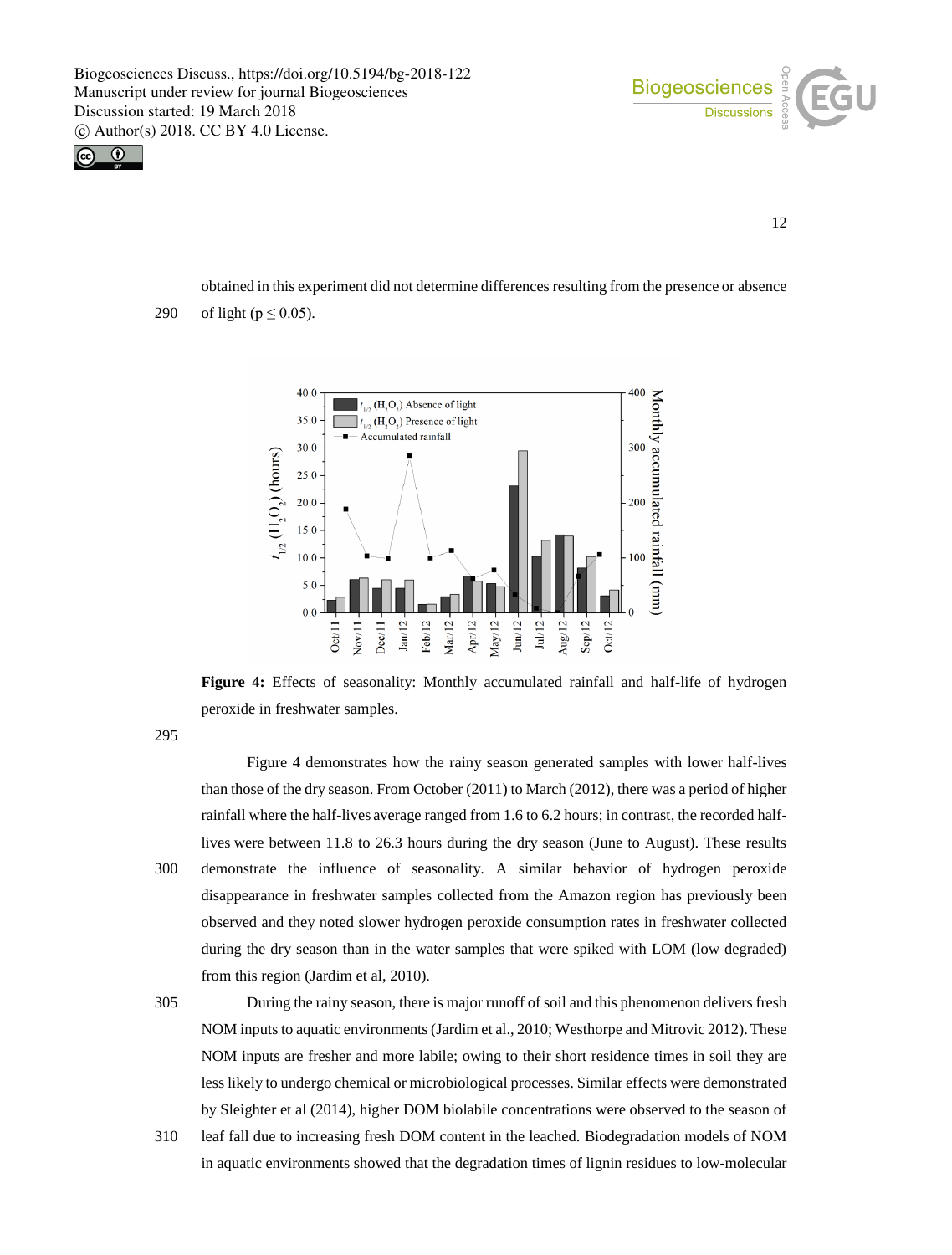



13

compounds were shorter than decay times for lignin macromolecules originating from humification processes (Dolgonosov and Gubernatorova, 2010). On the other hand, runoff events are less impacting, and less NOM originates from the soil during the dry period; longer

- 315 residence times of NOMs in this environment make them more available for degradation processes, such as humification and aggregation. Consequently, when this organic material leaches into the aquatic environment, it is more degraded than NOM that leaches during the rainy season. Thus, we concluded that seasonality is related to the lability and recalcitrance of NOM.
- 320 The amounts of LOM and ROM were calculated using Eq. 2 and 3 (considering the average LOM and ROM obtained in the light and dark experiments). During the rainy season, LOM concentrations were higher for samples collected after a month with higher rainfall. October (2011), March and April (2012) had LOM concentrations of 76.8, 88.4 and 57.6 %, respectively (see Fig. 5). We note that there were some rainfall events in every month, so the 325 presence of LOM and ROM was expected.



**Figure 5:** Total amounts of organic carbon (TOC), labile organic matter (LOM) and recalcitrant organic matter (ROM) (mg  $L^{-1}$ ) in freshwater samples.

330

A study employed pyrolysis-GC-MS on samples collected in the same region as those used in this study and determined the molecular composition of aquatic humic substances (AHS) extracted from the Preto River (dry and rainy season). The authors determined that the composition of AHS differed between the rainy and dry seasons. Higher contents of aromatic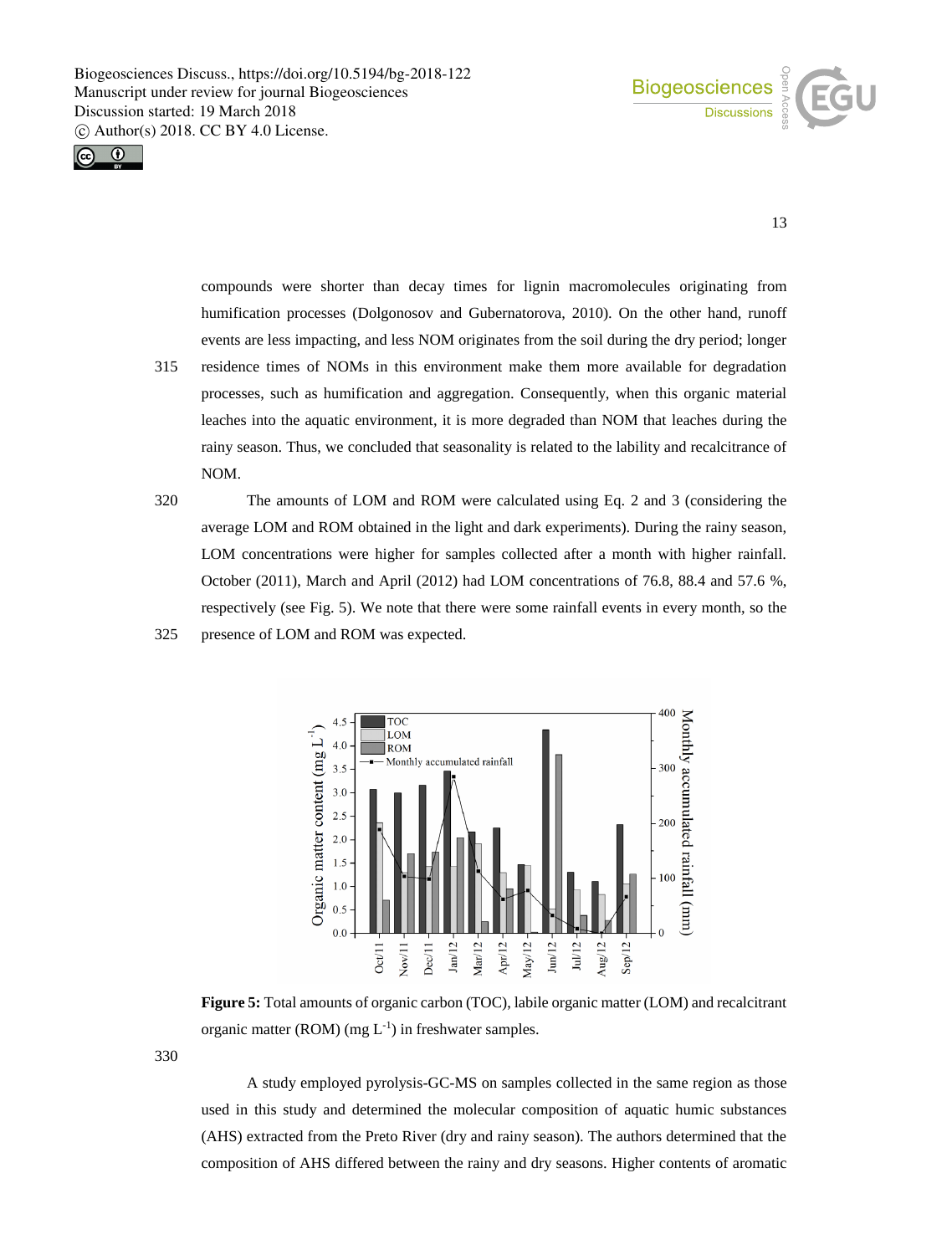



14

335 compounds, which were derived from lignin; were found during the dry season. These entities were leached from soil runoff and were related to the use and occupation of the surrounding land (Tadini et al, 2015). These data agree with the behavior that was observed in the kinetics of hydrogen peroxide consumption in freshwater samples and result from higher recalcitrant (aromatic) content in the samples during the dry season.

## 340 **Conclusion**

We concluded that the method proposed in this paper is an advance for environmental studies and can be employed as a new tool to determine the concentrations of labile and recalcitrant OM in freshwater. LOM concentrations can be quantified from 0.0 to 2.9 mg  $L^{-1}$ . ROM concentrations were obtained by determining the difference between TOC and LOM in

- 345 aquatic environments, which means there are no range restrictions when quantifying concentrations. This simple method was applied to water samples collected monthly over one year; LOM concentrations ranged from  $0.47$  to  $2.1$  mg  $L^{-1}$ , and ROM concentrations ranged from 0.08 to 3.5 mg  $L^{-1}$ . The results fell into expected ranges according to seasonality, where rainy periods produced higher quantities of LOM in aquatic environments due to runoff events.
- 350 Furthermore, this method is a great improvement to existing environmental methods because advanced analytical techniques are not necessary for simple characterizations on the degree of LOM present in freshwater samples.

#### **Acknowledgments**

355 This work was supported by a scholarship and sponsor from Foundation for Research Support of the State of São Paulo (FAPESP) (Processes 2012/06403-7, 2012/23066-4 and 2015/22954-1) and National Council for Scientific and Technological Development (CNPq).

#### **References**

360 Bader, H., Sturzenegger, V., Hoigné, J., 1988. Photometric method for the determination of low concentrations of hydrogen peroxide by the peroxidase catalyzed oxidation of N,N-diethyl-1,4 phenylenediamine (DPD). Water Res. 22, 1109-1115. DOI 10.1016/0043-1354(88)90005-X.

Bisinoti M.C., 2005. Biogeoquímica aquática do mercúrio orgânico na Bacia do Rio Negro, 365 Amazônia. Ph.D. Thesis, Campinas State University, Campinas, SP, Brazil.

Burns, J.M., Cooper, W.J., Ferry, J.L., King, D.W, DiMento, B.P., McNeill, K., Miller, C.J., Miller, W.L., Peake, B.M., Rusak, S.A., Rose, A.L., Waite,T.D., 2012. Methods for reactive oxygen species (ROS) detection in aqueous environments. Aquat Sci. 74, 683-734. DOI 370 10.1007/s00027-012-0251-x.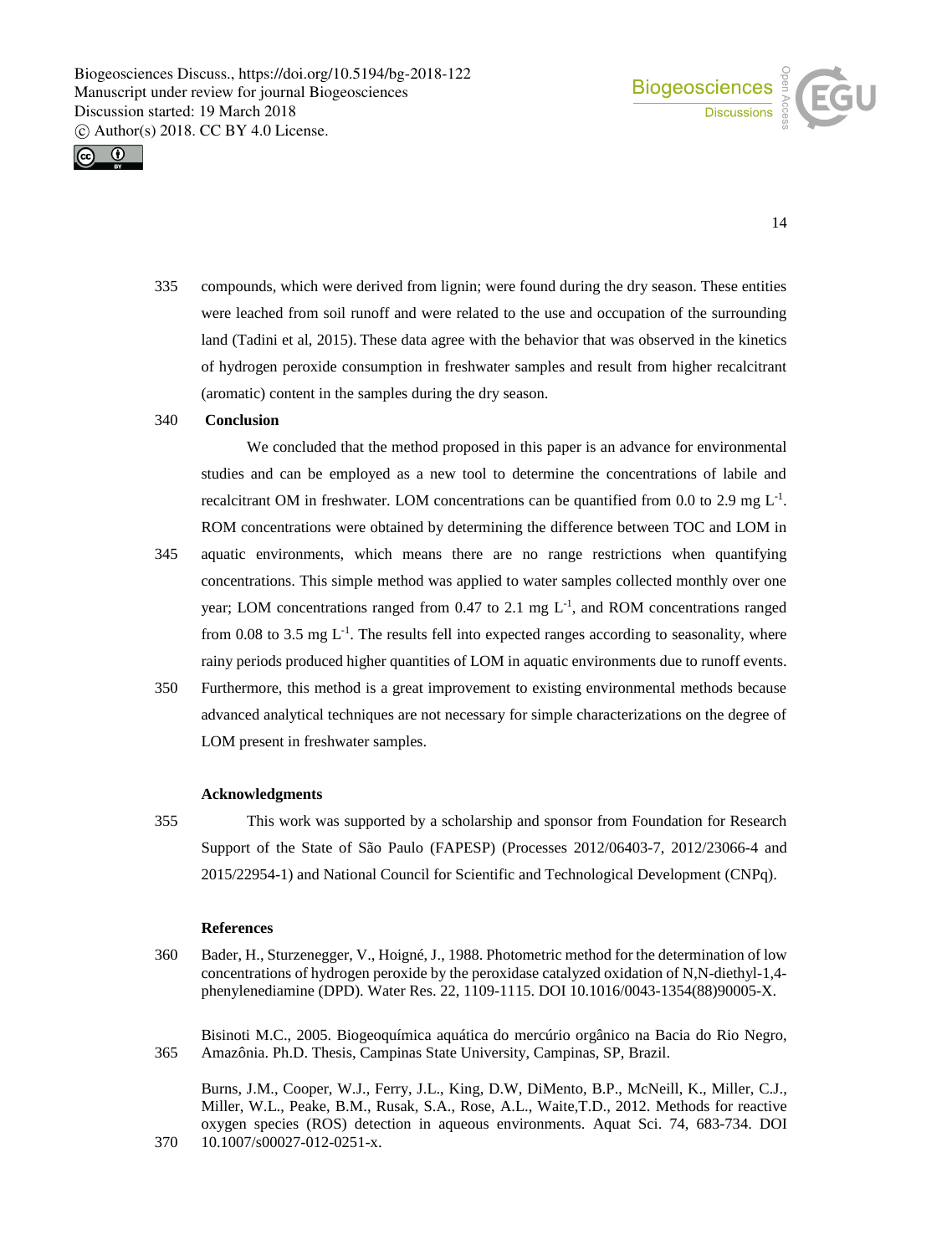

 $\odot$ 

15

Catalán, N., Obrador, B., Felip, M., Pretus, J.L., 2013. Higher reactivity of allochthonous vs. autochthonous DOC sources in a shallow lake. Aquat Sci**.** 75, 581-593. DOI 10.1007/s00027- 013-0302-y.

375

Cooper, W.J., Zika, R.G., Petasne, R.G., Plane, J.M.C., 1988. Photochemical formation of H<sub>2</sub>O<sub>2</sub> in naturals waters exposed to sunlight. Environ Sci Technol. 22, 1156-1160. DOI 10.1021/es00175a004.

380 APHA, AWWA, WEF., 1998. Standard Methods for the Examination of Water & Wastewater, 20th, ed., APHA, AWWA, WEF: Washington.

Dolgonosov, B.M., Gubernatorova, T.N., 2010. Modeling the Biodegradation of Multicomponent Organic Matter in an Aquatic Environment: 1. Methodology. Water Resour. 385 37, 311-319. DOI 10.1134/S0097807810030061

Filella, M., 2009. Freshwaters: which NOM matters? Environ Chem Lett. 7, 21-35. DOI 10.1007/s10311-008-0158-x.

390 Jardim, W.F., Bisinoti, M.C., Fadini, P.S., Silva, G.S., 2010. Mercury Redox Chemistry in the Negro River Basin, Amazon: The Role of Organic Matter and Solar Light. Aquat Geochem. 16, 267-278. DOI 10.1007/s10498-009-9086-z.

Lindell, M.J., Granéli, W., Tranvik, L.J., 1995. Enhanced bacterial growth in response to 395 photochemical transformation of dissolved organic matter. Limnol Oceanogr. 40, 195-199. DOI 10.4319/lo.1995.40.1.0195.

Leenheer, J.A., Croué, J-P., 2003. Characterizing dissolved aquatic organic matter. Environ Sci Tech. 37, 18A-26A. DOI 10.1021/es032333c

400

McKnight, D., Thurman, E.M., Wershaw, R.L., Hemond, H. 1985. Biogeochemistry of aquatic humic substances in Thoreau's bog, Concord, Massachusetts. Ecology,. 66, 1339-1352. DOI 10.2307/1939187.

405 Melo, C.A., De Toffoli, A.L., Moreira, A.B., Bisinoti, M.C. 2012. Solar Radiation Effect on the Complexation Capacity of Aquatic Humic Substances with Metals. J Braz Chem Soc. 23, 1871-1879. DOI 10.1590/S0103-50532012005000059.

Moran, M.A., Zepp, R.G. 1997. Role of photoreactions in the formation of biologically labile 410 compounds from dissolved organic matter. Limnol Oceanogr. 42, 1307-1316. DOI 10.4319/lo.1997.42.6.1307.

Nebbioso, A., Piccolo, A. 2013 Molecular characterization of dissolved organic matter (DOM): a critical review. Anal Bioanal Chem. 405, 109-124. DOI 10.1007/s00216-012-6363-2.

415

O'Sullivan, D.W., Neale, P.J., Coffin, R.B., Boyd, T.J., Osburn, C.L. 2005. Photochemical production of hydrogen peroxide and methylhydroperoxide in coastal waters. Mar Chem. 97, 14-33. DOI 10.1016/j.marchem.2005.04.003

Paul, A., Hackbarth, S., Vogt, R.D., Röder, B., Burnison, B.K., Steinberg, C.E.W. 2004. 420 Photogeneration of singlet oxygen by humic substances: comparison of humic substances of aquatic and terrestrial origin. Photochem Photobiol Sci. 3, 273-280. DOI10.1039/b312146a